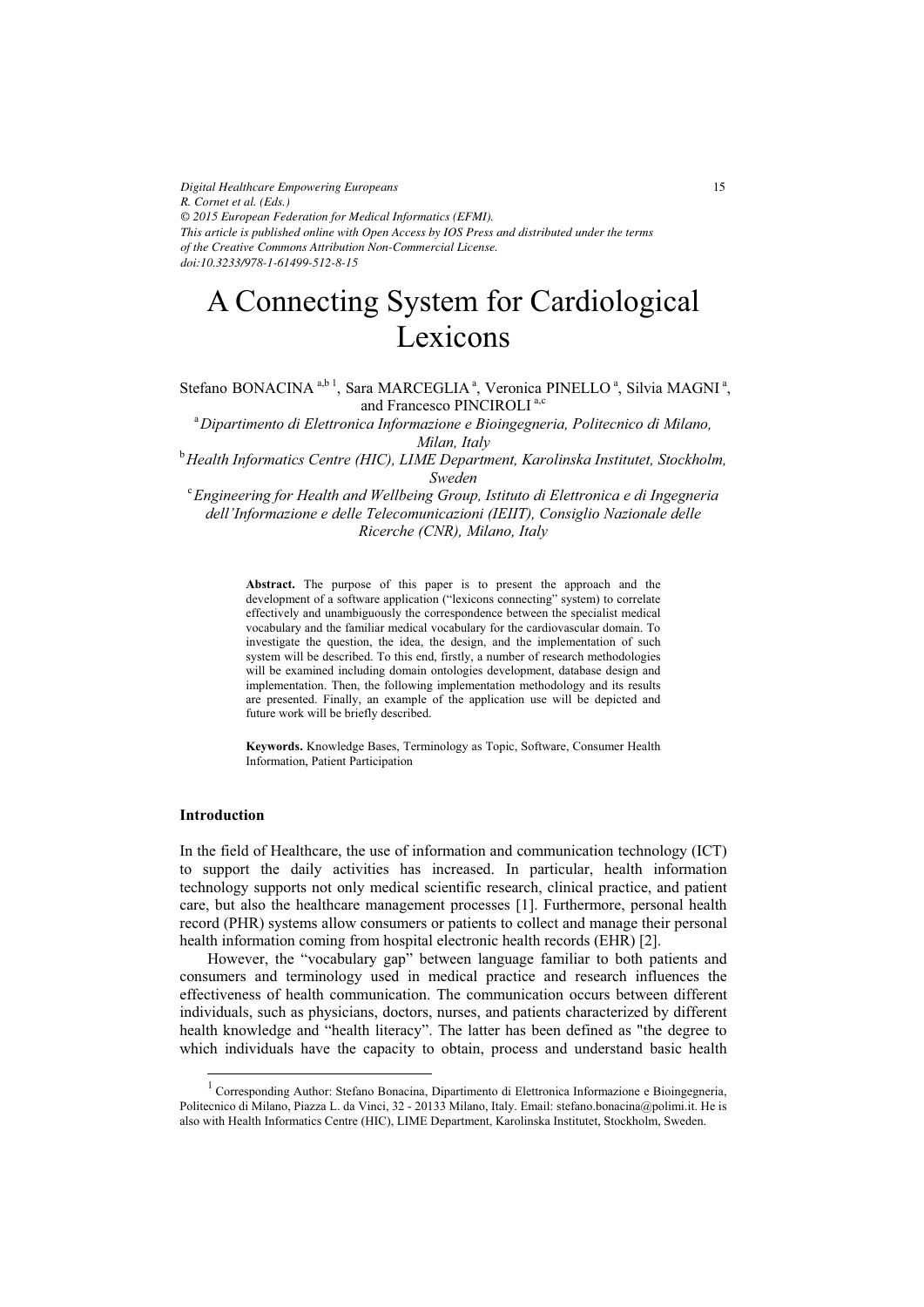information and services needed to make appropriate health decisions" by the US Institute of Medicine - IOM [3]. Limited health literacy has become an obstacle to overcome [4]. Therefore, while it is important to present health information using consumer terms in consumer/patient software systems, converting specialist medical terms to familiar ones is a challenging task for the consumer/patient [5].

To help the patients more, the objectives of the research work presented here were the requirement specification, the design, the implementation, and the preliminary test of an ontology-based software application – a "lexicon connecting" system for the explanation of the correspondence between the Specialist Medical Lexicon and the Familiar Medical Lexicon for the domain of Cardiology.

## **1. Methods**

#### *1.1. Modeling the standpoint of the consumer/patient*

The standpoint of a consumer/patient to his/her health is represented in Figure 1. When he/she supposes that something indicates a disease is present (symptoms), normally, he/she goes to the General Practitioner (GP) or to the Specialist doctor. The doctor diagnoses the patient, or prescribes examinations. When a diagnosis is reached, usually the doctor assigns a therapy. Depending on the diagnosis, the therapy can be surgical, drug, rehabilitative, and so on (Figure 1). The chart shown in Figure 1 is a Unified Modeling Language (UML) class diagram for describing the static aspects of the health status of a subject in the household. Briefly, UML is a language for specifying, visualizing, constructing, and documenting the artifacts of software systems, as well as for business modeling and other non-software systems [6]. Class diagrams show the static structure of concepts, types, classes and class-class relationships. We used that representation as a support to develop an ontology-like taxonomic structure of the familiar medical lexicon in Cardiology, as explained in paragraph 1.3.

## *1.2. Modeling the Approach to express specialist terminology using familiar vocabulary*

For building the lexicons and for expressing specialist terminology using familiar vocabulary we followed the approach represented in Figure 2. Specialist Medical Terminologies are represented on the right side, whereas Consumer Medical Lexicons are represented on the left side (Figure 2). The main connection is the arrow named "Conceptual Correspondences" between the Specialist Medical Terminologies and Consumer Medical Lexicons (Figure 2).

Gathered by the Unified Medical Language System (UMLS) [7] of the US National Library of Medicine, there are many biomedical dictionaries developed by professionals and devoted to professionals. We used UMLS as a source for checking specialist medical terms we extracted from the biomedical ontologies available on the Web site of the National Center for Biomedical Computing, NCBO Bioportal [8].

Unfortunately, the number of the electronic medical dictionaries devoted to consumers is small [5,9,10]. One of them is the open access Consumer Health Vocabulary (CHV) [10] and its terms and concepts are mapped in the UMLS Metathesaurus. We used CHV as a source for familiar medical terms in English.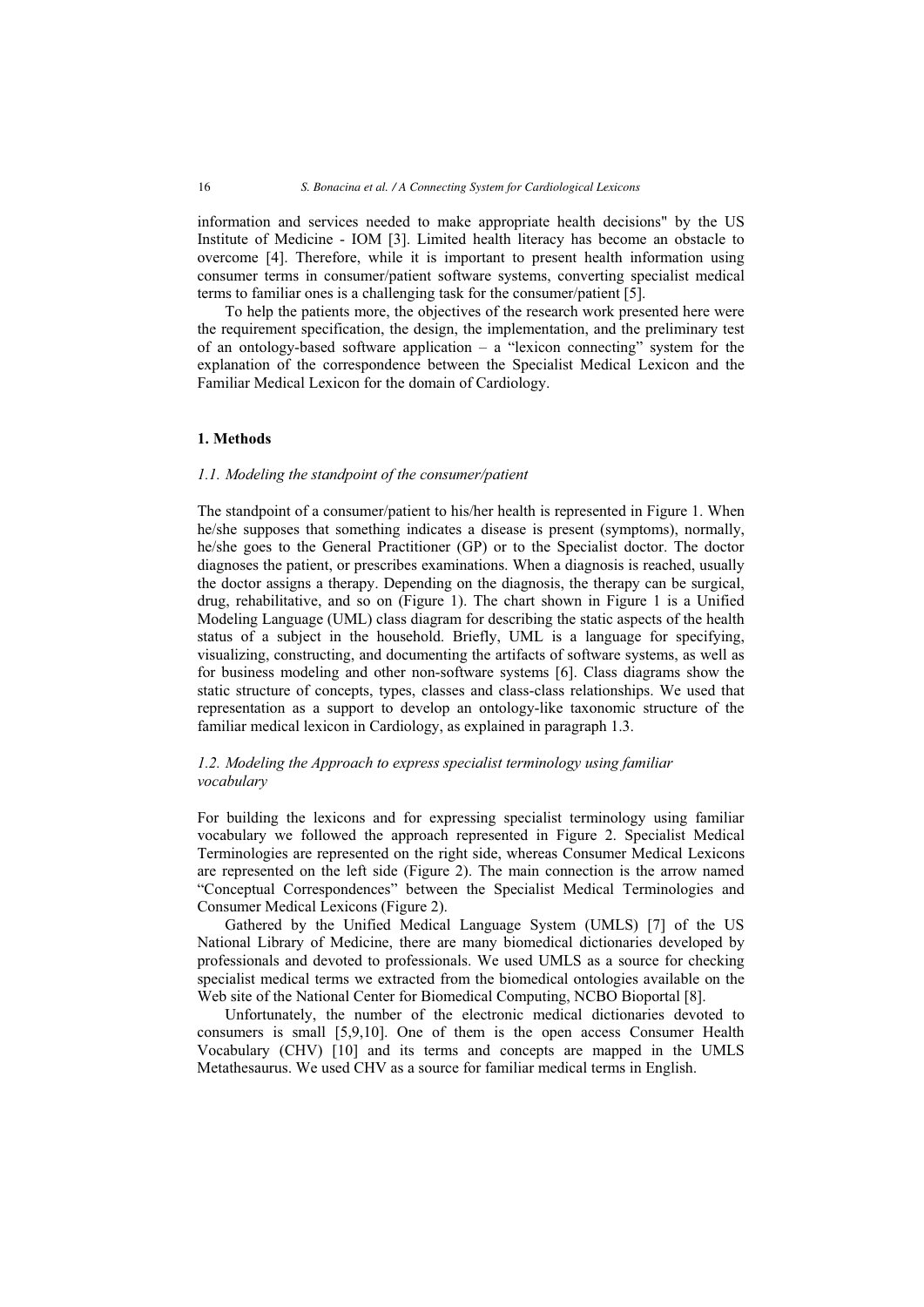The alignment between the two contexts – specialist and familiar - has been developed both in Italian and in English using a semi-automatic procedure based on database queries and, in the end, human checked. For this purpose, we considered the UMLS as international terminology standard [7]. The UMLS Metathesaurus associates to every concept a Concept Unique Identifier (CUI). The CUIs allowed us to create the correspondences among the lexicons, and by the UMLS Semantic Network we included the inter-concept relationships of the Italian Specialist Lexicon.



**Figure 1.** The designed taxonomic-structure. Unlabeled relationships are IS\_A.

Medical familiar terms for the development of the lexicon in Italian were extracted with a semi-automatic method from "Lexicon Camera" (upper left side of Figure 2), by translating terms belonging to the CHV vocabulary, and by translating terms from the English dictionary. In addition, duplicates of words or phrase were included only once. "Lexicon Camera" [11,12] is a database we designed and developed that contains indexed words and sentences of health news taken from "Yahoo!Salute Italia" web site. For the objective of the project here described, we suitably revised in contents "Lexicon Camera" considering Cardiology related news by searching keywords (e.g. heart, cardio-, statins) in news' titles. As the terms of CHV vocabulary are indexed by the CUI codes of the UMLS Metathesaurus, we were able to connect Italian medical familiar terms to CUI codes, and thus to the concepts of the UMLS Metathesaurus.

### *1.3. Designing and developing a lexicons connecting system*

For implementing the ontology represented in Figure 1, we used the Protégé software tool that is a free, open source ontology editor, supporting the Ontology Web Language (OWL) language [13]. Then, the ontology was populated with Italian medical familiar terms - expressing concepts and relationships – as described in the paragraph 1.2. After that, we proceeded designing, implementing and populating a relational database (using Microsoft SQL Server 2005 Express edition) containing the four medical lexicons - Specialist Medical lexicons, in English and in Italian, and Consumer Medical lexicons, in English and in Italian -, and their relationships. For enquiring the content of the database, a web application having a graphical user interface has been designed and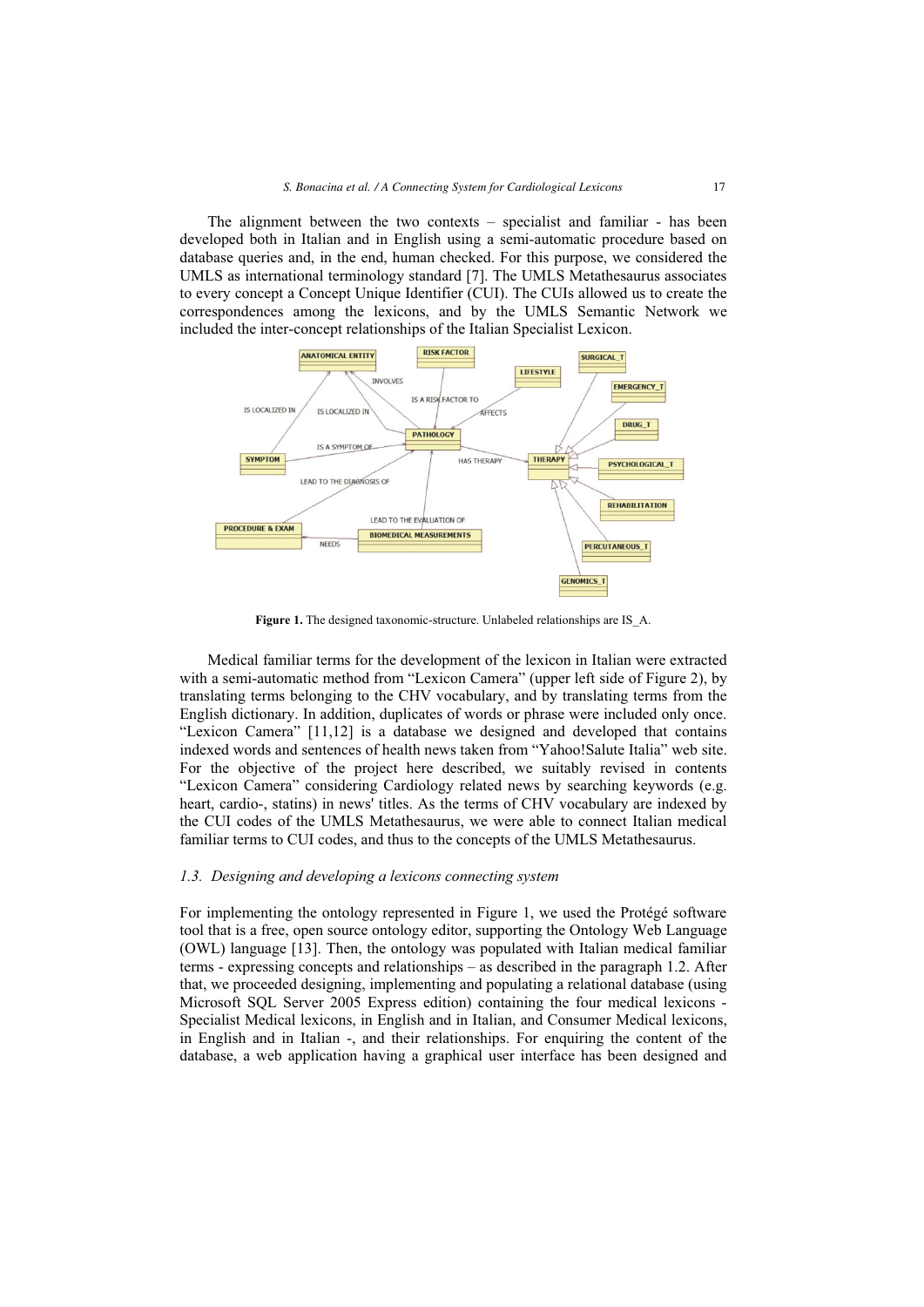then implemented using Microsoft WebMatrix, which is a web development environment for creating, publishing, and maintaining websites.



**Figure 2.** The approach designed for implementing connections among lexicons.

## **2. Results**

The developed ontology is populated by about four hundred terms belonging to the family medical lexicon, divided into 15 classes (Figure 1) and subclasses. These terms are linked to 376 relationships we identified from the considered sources. The developed web software application allows the user performing three types of searches: "Basic Search", "Relationships Search", and "Advanced Search". Considering an Italian specialist medical term as a search term, the "Basic Search" is for getting the familiar medical term, its definition, possible synonyms, and the English term and its definition. Starting from two specialist medical terms or expressions (A, B) connected by a relationship  $(**R**)$  (i.e. a *triplet,*  $A **R**$  B), the "Relationships Search" is for getting the triplet expressed by familiar medical terms. Finally, the "Advanced Search" includes the results of the "Basic Search" along with all the triplets the specialist and familiar terms (or expressions) are involved in.

## **3. Discussion**

We presented the development of a familiar medical terminology, and of a web application to correlate effectively and unambiguously the correspondence between the specialist medical lexicon and the familiar medical lexicon for the domain of Cardiology. The issue behind our idea is the difficulty of understanding the specialist medical language for the common people [3]. For example, if a patient is not able to understand a medication/drug prescription, he/she will not be compliant to the therapy. Nowadays, clinical documentation is collected and then stored in electronic way. The